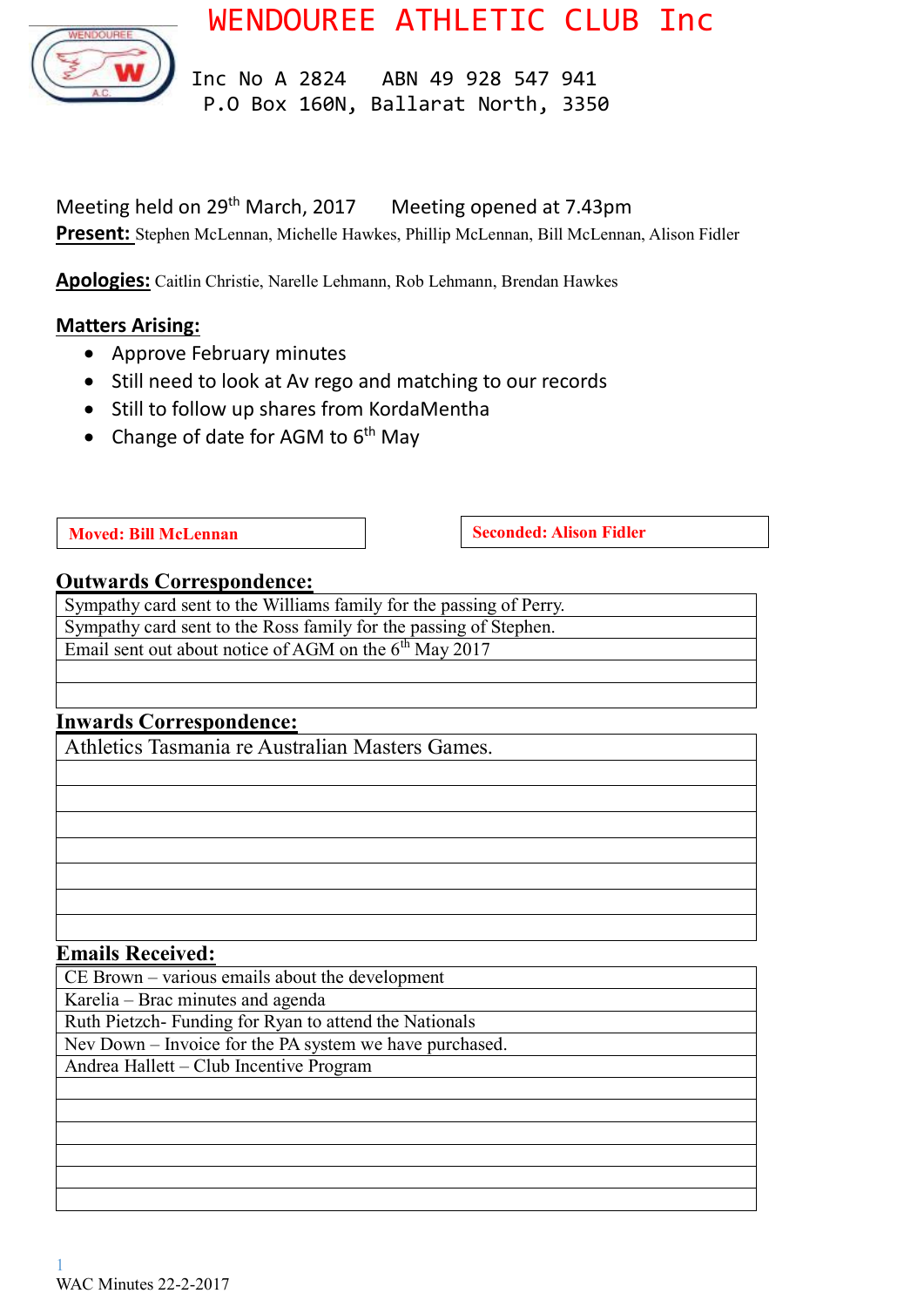# **Accounts For Payment:**

| <b>Name</b>           | <b>Item</b>         | <b>Amount</b> |
|-----------------------|---------------------|---------------|
| Tasman AV             | Portable PA System  | \$1749.00     |
| Hart Sport            | Jump measuring mats | \$500.40      |
| Australia Post        | Renewal PO Box      | \$124.00      |
| <b>Sports Central</b> | Membership          | \$44.00       |
|                       |                     |               |
|                       |                     |               |
|                       | <b>Total:</b>       | \$2417.40     |

**Moved: Michelle Hawkes Seconded: Alison Fidler** 

**Treasurers Report:**

**Moved:** Alison Fidler **Seconded:** Michelle Hawkes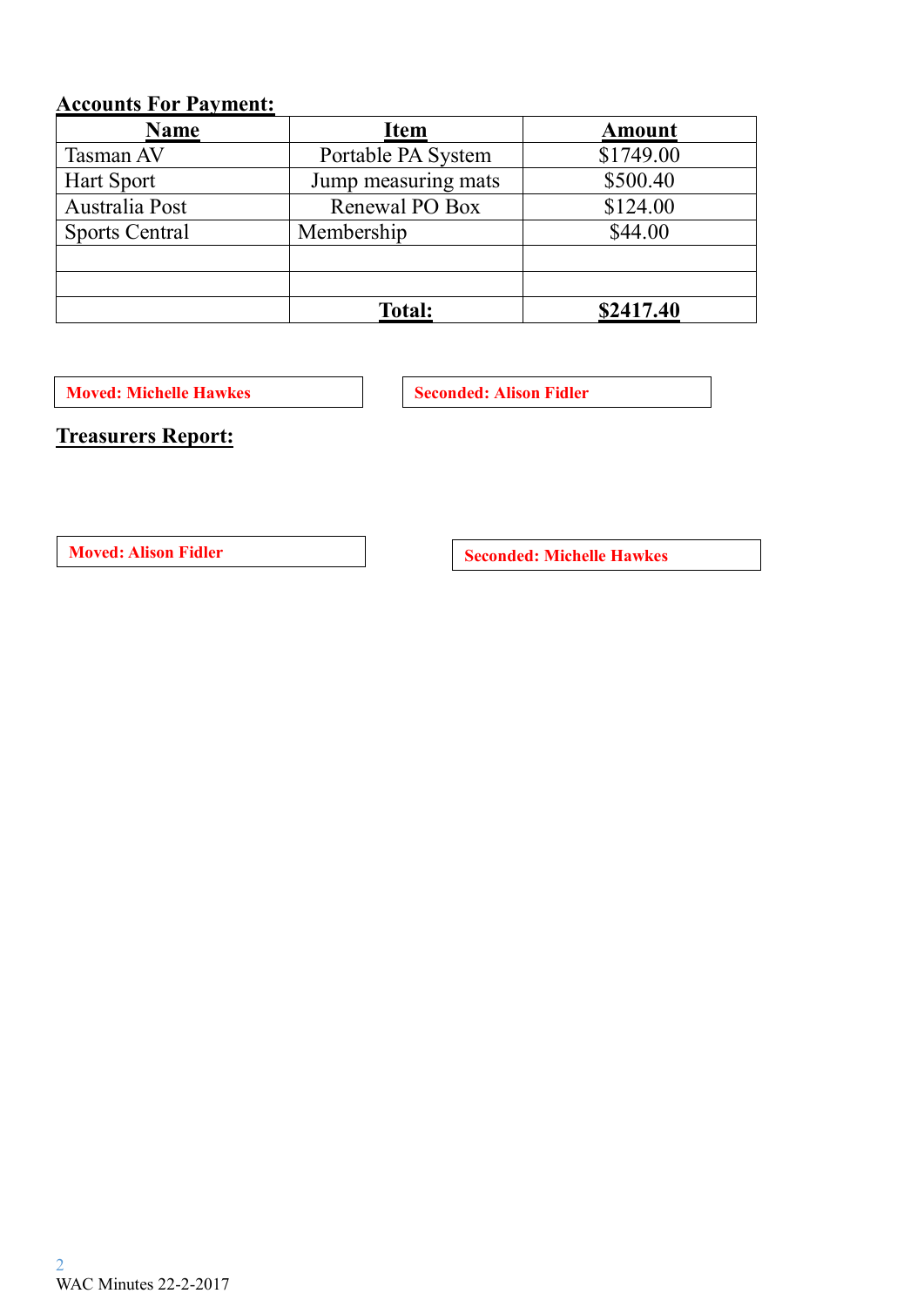## **Reports: Financial Report** - (Alison Fidler)

Need to sit down and work out if AV are up to date with rego payments. Still waiting for identification from Craig McLennan to transfer the Telstra shares. And also the shares from the KordaMentha still looking into. Term deposit is due next month 17<sup>th</sup> April. Phil moved a motion to let Alison reinvest at the best rate. Seconded by Bill, carried.

## **Social Report -** (Michelle Hawkes)

Cross Country has now started and we need to look at having a few social functions. First one will be at the Buninyong winery on the 29<sup>th</sup> April. Then maybe organise something for the 10<sup>th</sup> June after the Kingsley Curtis.

## **Fundraising report -** (Steve McLennan)

The Wendouree Juniors transferred \$6500 to the seniors account, following another successful season.

## **Woady Yaloak Report -** (Peter Luke)

Nil

## **BRAC Report -** (Steve McLennan)

The BRAC cross country season will kick off on the 8<sup>th</sup> April with the road relays at Vic Park. The Brac committee is looking at some new venues for next year. Next meeting will be held on the  $3<sup>rd</sup>$  April.

## **Track Report** – (Steve McLennan)

Australian Nationals are on at the moment with quite a few Wendouree Athletes competing. Caitlin will send out a full wrap at the end of the competition.

# **AV Report-**

An email has been sent out about AV introducing a new timing system for XCR.

#### **Junior Report** – Little Aths **- (**Michelle Hawkes)

The Friday night juniors have now finished and our presentations went very well. We are now looking forward to our new storage shed and facilities being completed.

Our champion athletes for this season were Lucy Haupt and Lachlan Hawkes who won the Gudgeon Shield.

# **Cross Co**u**ntry Report – (**Steve McLennan)

We kicked off the season with the Gong fun run on Saturday and we are now looking forward to the actually season starting on the 1<sup>st</sup> April with the presidents 3km. We have rename a couple of the Eureka races after some members and past members. We still have the option to allocate some more names to some events. We also had our summer lap of the Lake handicap which was won by Justin Bleicher.

**Moved:** Bill McLennan **Seconded:** Alison Fidler